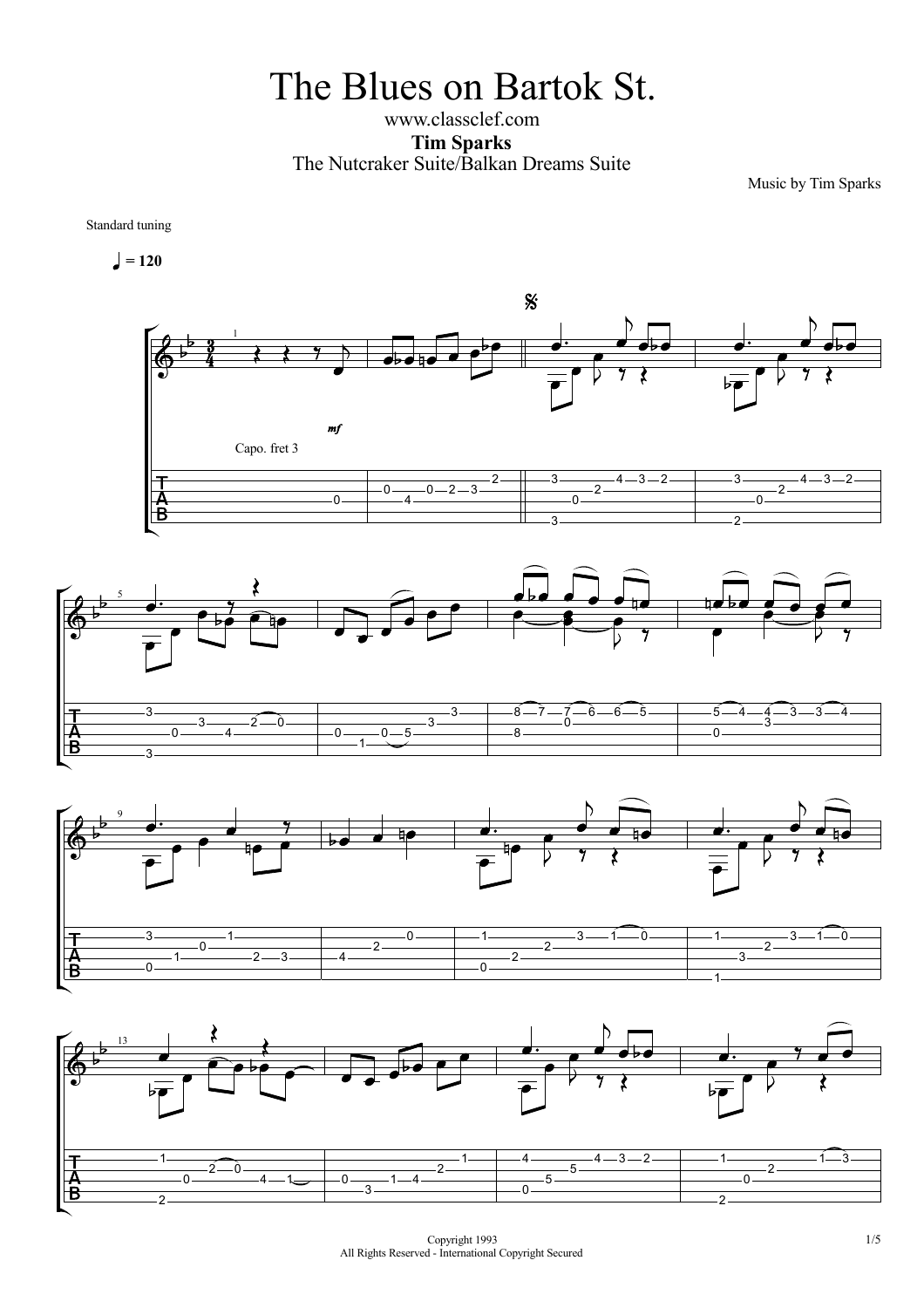







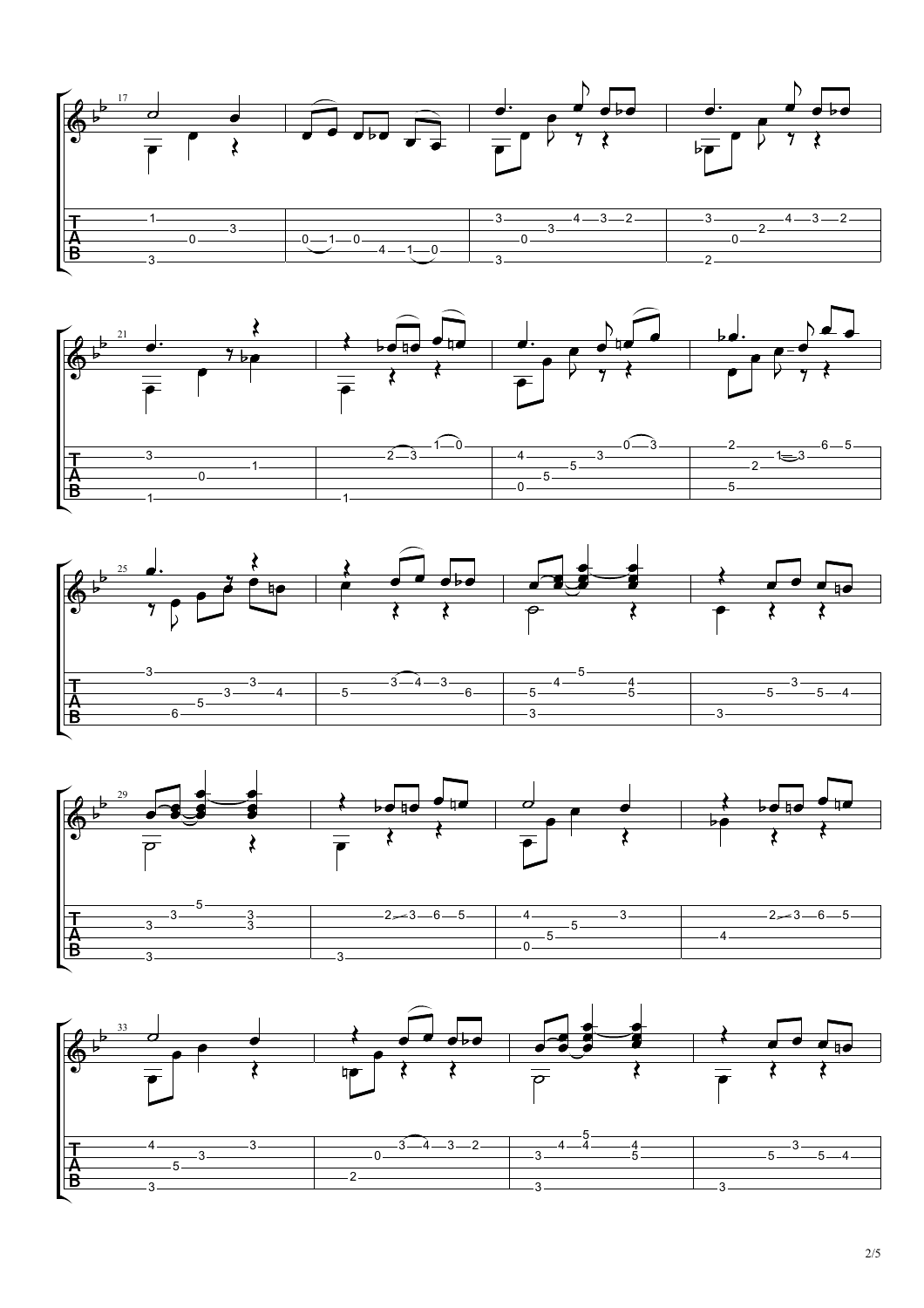Da Codo







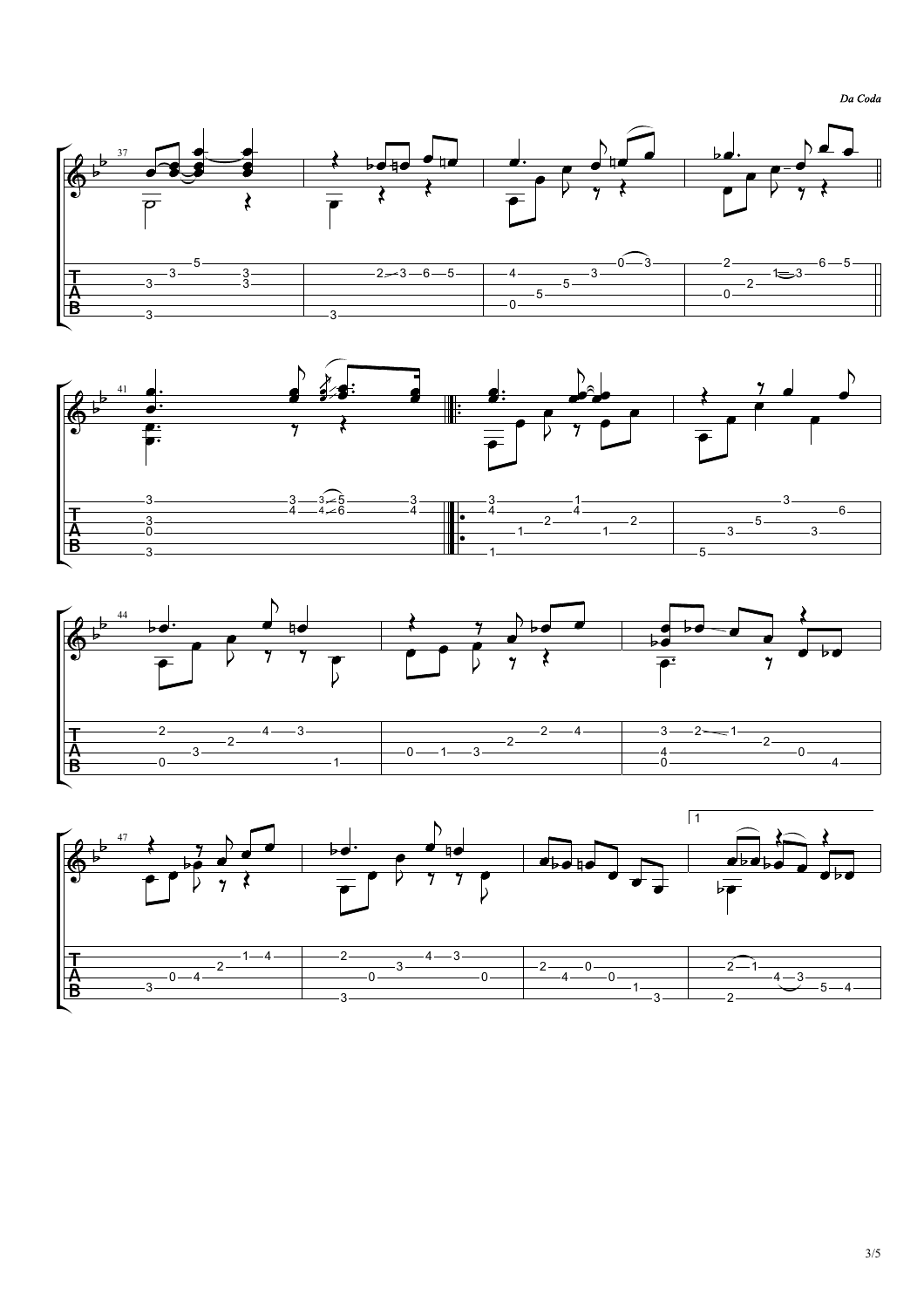